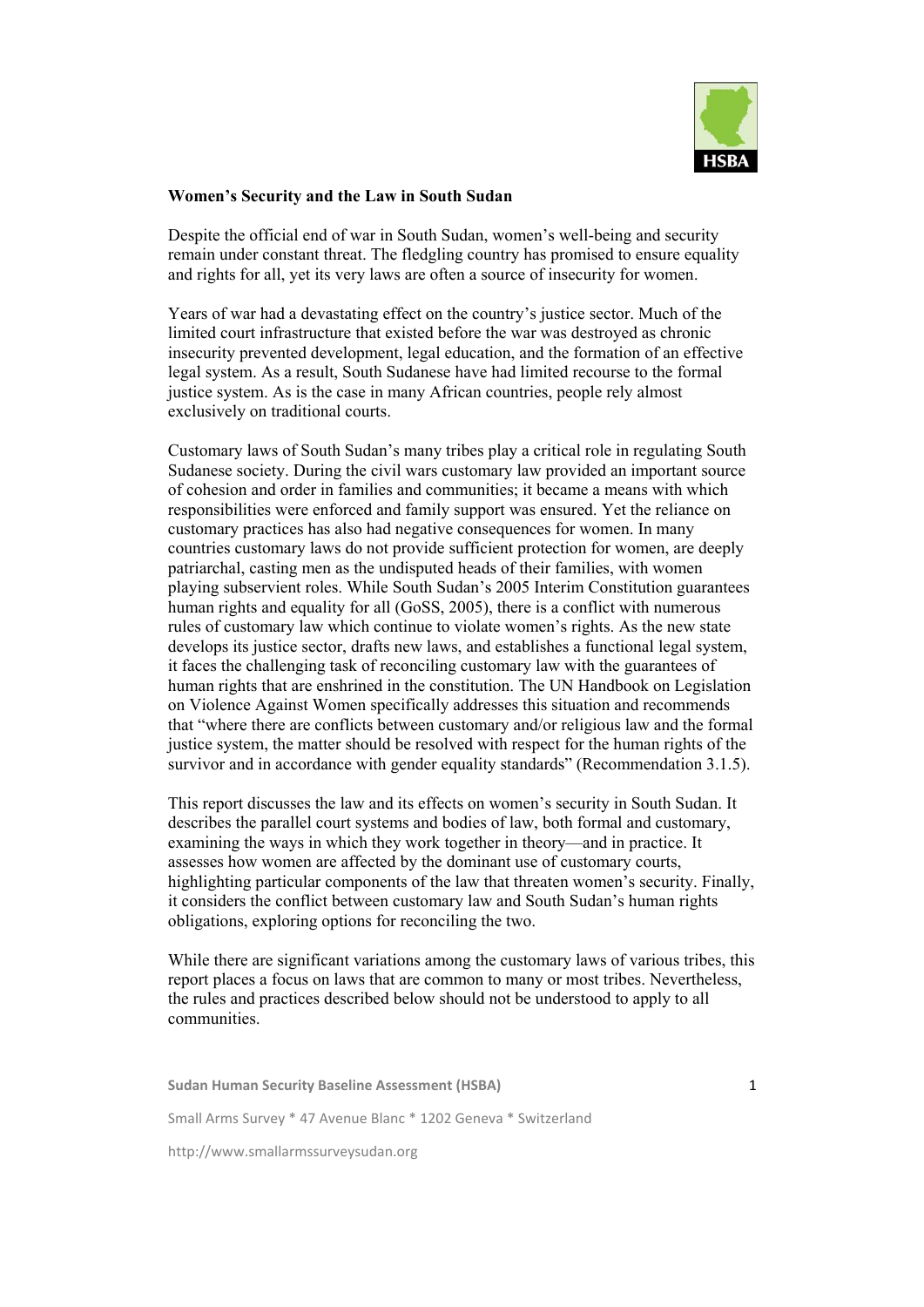

# **The parallel legal frameworks**

Two bodies of law operate side by side in South Sudan. Statutory law is generated by the state and consists of the constitution, legislation, and precedent created through court judgements. Until a final constitution is drafted, the 2005 Interim Constitution is the highest law of the land and all other laws must be consistent with it. About 40 laws have been drafted for the new state, among them legislation that has a direct bearing on women's security, such as the Penal Code Act (2008), which sets out various criminal offences, and the Child Act (2008). Operating alongside the statutory system is that of customary law, which consists of numerous unwritten bodies of law that have regulated South Sudan's tribes for centuries.

The laws of both systems are binding. The 2005 Comprehensive Peace Agreement, which marked the end of the war, recognized customary law as valid, stating that:

All personal and family matters including marriage, divorce, inheritance, succession and affiliation may be governed by the personal laws (including Sharia or other religious laws, customs or traditions) of those concerned (GoS and SPLM/A, 2005, ch. 1, para. 6.4).

The Interim Constitution confers legal recognition onto customary law in a number of provisions. The two bodies of law are to operate in parallel, both forming critical parts of South Sudan's burgeoning legal system.

Despite the distinct hierarchy in the system, the courts work together in a confusing and often inconsistent manner. Statutory courts, which form the top tiers of the hierarchy, are supposed to provide an avenue for appeal from customary courts. Presided over by judges with formal legal training, these courts apply predominantly statutory but also some customary law, partly in the context of appeals from customary courts. The customary courts represent the bottom tiers of the hierarchy. Although a subject matter division was envisaged between the different types of courts, attempts at enforcing this have been ineffective.

Referrals from customary to statutory courts are made inconsistently and without clear regulatory guidelines, with individual chiefs adjudicating in the manner they feel is appropriate. Given the poor state of the statutory courts, customary courts hear the vast majority—up to 90 per cent—of cases. While it is theoretically possible to appeal from the customary to the statutory courts, the widespread absence of local courts prevents many South Sudanese from accessing the formal legal system. In a 2009 workshop held in Bahr el Ghazal, one woman described the challenges women face in accessing courts:

If you complain to the civil court, the judge will mostly refer you back to the customary male chiefs in your tribe. You complain to the male customary chiefs and they will ask you to obey your husband and follow our community culture […]. Actually we don't know where to find justice (Aldehaib, 2010).

**Sudan Human Security Baseline Assessment (HSBA)**

Small Arms Survey \* 47 Avenue Blanc \* 1202 Geneva \* Switzerland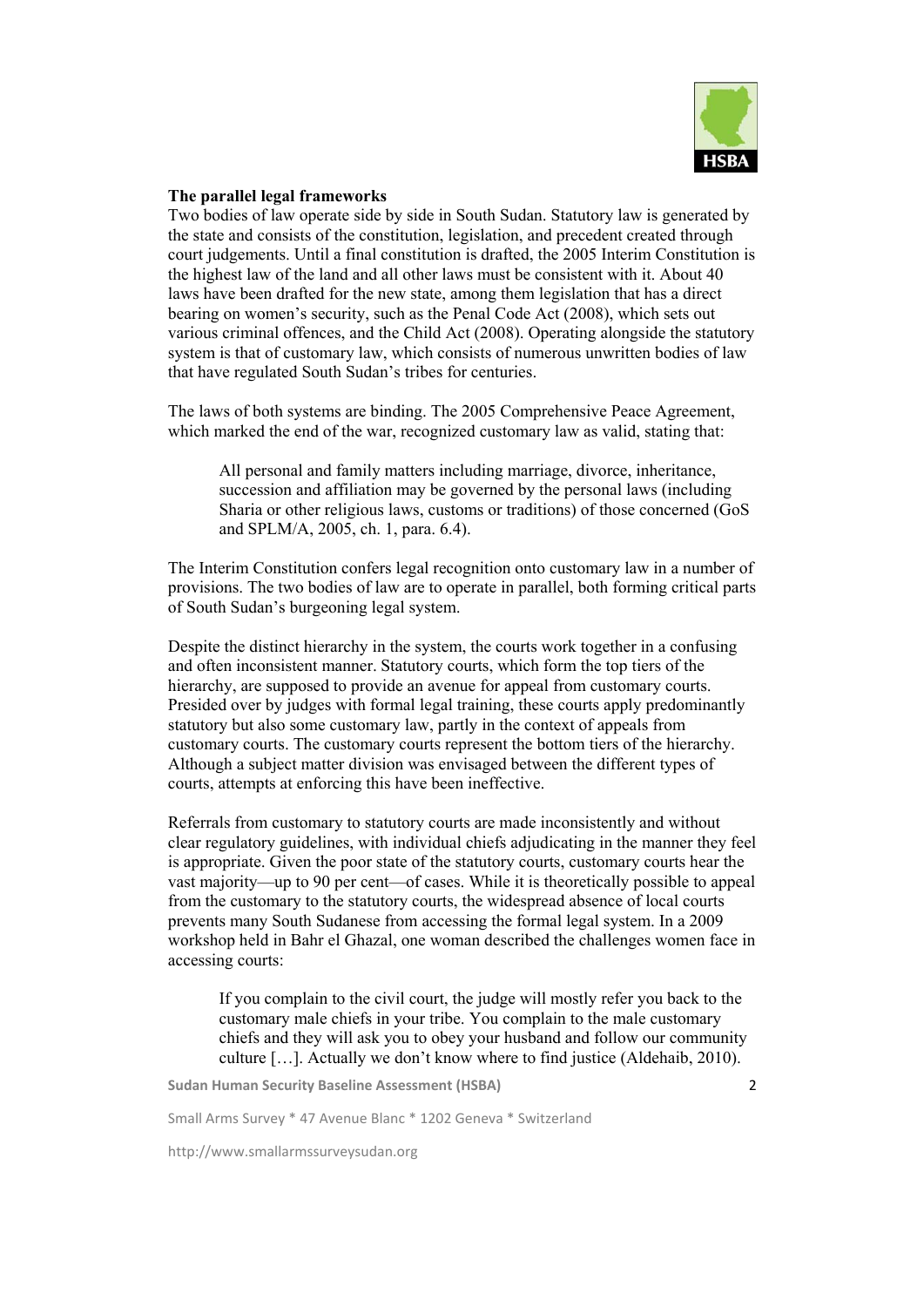

3

Chiefs who preside over customary courts are generally older men with deeply ingrained patriarchal views, which are reflected in their decisions. Research shows that chiefs are more easily swayed by men's interests and points of view and that their judgements are often biased in favour of men (UNFPA and DPK, 2008). As in many African countries, customary courts are often held out in the open, for example under a large tree, and community members are free to observe the proceedings. Normally many more men than women attend the courts, which can make them intimidating for a woman. Chiefs also take crowd support and opinion into consideration. A largely male crowd can thus influence matters in favour of male litigants.

As customary law is unwritten, chiefs seldom refer to written sources for guidance on punishment, although some do have copies of the penal code, to which they refer. A recent study compares customary court cases in four regions of South Sudan, revealing significant variation in decisions and sentences. Court decisions varied between rural and urban areas, between different tribes and populations, and depending on the attitude and education level of the individual chiefs (UNFPA and DPK, 2008). Such variations preclude any sense of confidence in the law, meaning that women cannot look to the courts for guaranteed or consistent protection.

Across the country, law enforcement services are weak and police are undertrained and under-resourced. In particular, police are given little training on how to handle cases of gender-based violence and for the most part, they have little knowledge of the concept of women's rights. Women in focus groups explained that police often refuse to deal with women who report domestic abuse, claiming that this area falls outside of their jurisdiction and sending them home to address the issue within their families. Women complain that police meet reports of sexual violence with indifference or counter-accusations (D'Awol, 2011). Police officers are perceived to be incompetent or corrupt and are known to set suspects free in exchange for small bribes (Small Arms Survey, 2010). In some cases, police have reportedly arrested rape victims for adultery or incarcerated them for their own 'protection' until a perpetrator was caught.

Police insensitivity can be a significant barrier for women who are seeking protection. The newly developed Special Protection Units seek to address this shortfall. Situated at police stations, these specialized units are staffed by police who are specially trained to assist women and children offering legal aid, protection, medical care, and psychosocial support. The development of these units has been slowed by a lack of trained personnel, however, and they remain largely unavailable outside of major urban centres.

#### **Customary law and women**

Customary law is said to be the legal expression of the practices, customs, and beliefs of the people. Chief Justice Ambrose Thiik explained that customary law 'embodies much of what we have fought for these past 20 years. It is self-evident that customary

**Sudan Human Security Baseline Assessment (HSBA)**

Small Arms Survey \* 47 Avenue Blanc \* 1202 Geneva \* Switzerland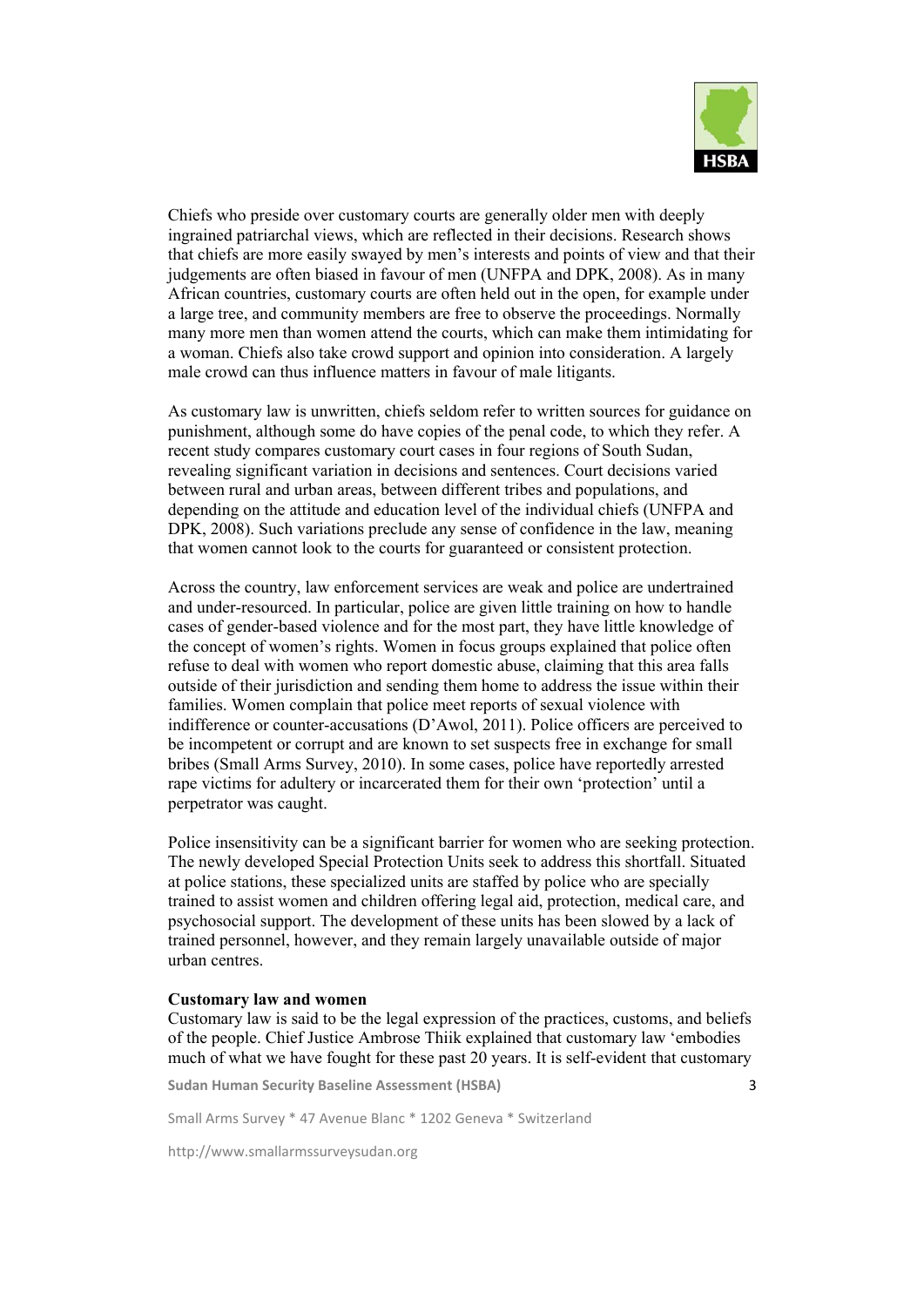

law will underpin our society, its legal institutions, and laws in the future.' Customary law took on great importance during the war, as family units and formal structures were disrupted, with people relying more heavily on customary practices to regulate their lives.

South Sudan is home to more than 50 tribes, each of which has its own customary laws and traditions. While these bodies of law are characterized by significant variations, they also have many commonalities, particularly with respect to family issues—such as marriage, divorce, custody, and inheritance—which have a strong impact on women's security. All of the systems of customary law are inherently patriarchal, relegating women to a lower status in the family and community and perpetuating and enforcing a number of customs and traditions that are harmful to women. Proponents of the law maintain that the role and status of women must be seen in the context of a culture whose upmost value is family cohesion; from this standpoint, women and men's positions are equally critical to the family unit's survival, with the woman's subservient position fulfilling an important social role.

The following sections discuss the impact of South Sudan's legal system on women's security, especially with respect to domestic violence, divorce, adultery, ownership of property and inheritance laws, and sexual violence. Many concerns relate to marriage, an institution of critical importance, which—perhaps more than any other aspect of life—shapes a woman's experience, status, and security. In marital disputes customary courts place the emphasis on preserving marriages, even if doing so is to the detriment of a woman's safety and well-being. Under all of South Sudan's customary law codes, marriage involves the payment of a bride price by a man and his family to a woman's family (Stern, 2011). Chiefs often overstress its importance and a husband's resulting rights over his wife. Marriage is thus the backdrop against which the topics discussed below need to be understood.

#### *Domestic violence*

Levels of domestic violence are extremely high in South Sudan (Small Arms Survey, 2010; Stern, 2011). Customary law allows a certain level of violence in the home and permits a man to 'discipline' his wife. Although cases are rarely reported, women may appeal to customary courts if the violence exceeds a reasonable level. That level varies greatly depending on the location, the court, and the individual chief. Domestic violence is often condoned by a court if a wife is found to be 'behaving badly' or not fulfilling her duties, such as by failing to cook for her husband, insulting him, or drinking. Many of the women who take their husbands to court for excessive abuse may end up themselves sentenced by the courts; wives are sometimes punished more harshly than their offending husbands, for example by receiving a larger number of lashings.

As noted above, customary courts aim to preserve marriages. Rather than granting a divorce in a domestic violence case, a court may order a man to compensate his wife for harm inflicted, such as by paying her hospital bills. Alternatively, he may have to

**Sudan Human Security Baseline Assessment (HSBA)**

Small Arms Survey \* 47 Avenue Blanc \* 1202 Geneva \* Switzerland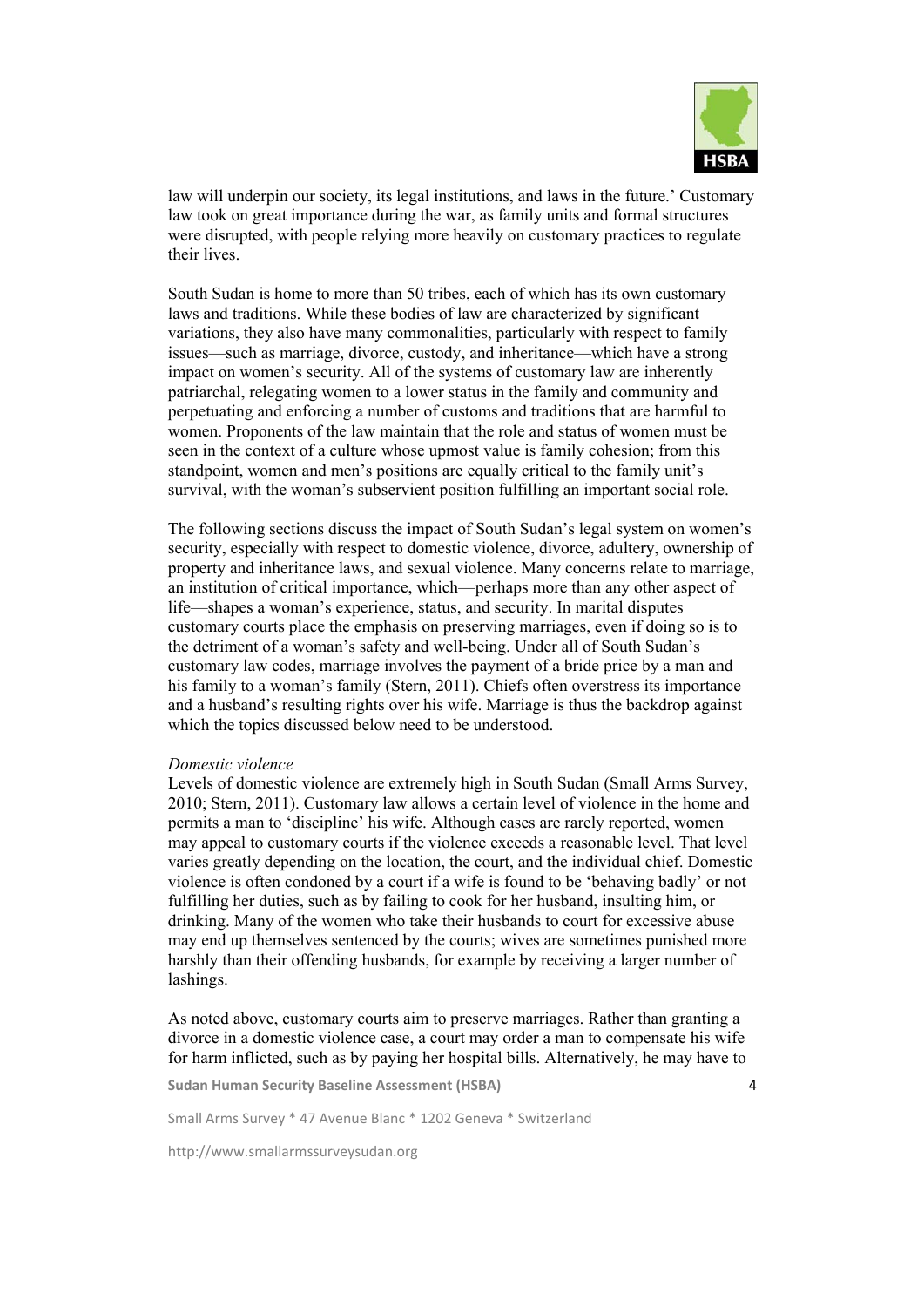

pay a fine of a certain number of cows or—in extreme cases—serve several months in prison. In deciding whether to grant a divorce, courts place an emphasis on whether the man wishes to remain in the marriage. A court is likely to order a woman to remain with her husband if he does not wish to be divorced and apologizes to his wife, promising to desist from further excessive beating. Among the Bari and other tribes, such promises take the form of a symbolic licking of a traditional spear in court. A guiding belief holds that if the promise is not made truthfully, the spear will harm the person.

Courts only grant divorces to couples if the domestic violence reaches a certain level of gravity or regularity, or if the violence can be seen as evidence that a man has disowned his wife. This position has occasionally provided an incentive for men to beat their wives repeatedly in order to force a divorce. If a divorce is not granted, a woman is almost always compelled to return to her abusive husband, with little done to protect her from further harm. As a result, women are often afraid to report domestic violence, fearing that their husbands will only become more irate. Notably, a man only has the right to use violence against his wife or his daughter. Courts take violence that targets non-family members more seriously.

#### *Divorce*

Divorce procedures vary among tribes. The Dinka, for example, have to appear before court to be granted a divorce, while the Shilluk can divorce each other based on an agreement between a husband and wife. Despite these variations in procedure, in most of the customary law systems it is the return of bride price to a husband's family that renders a couple divorced. The need to return the bride price can create a number of difficulties. At the start of a marriage, the bride price is distributed among a bride's family and her various relatives. Repayment can cause logistical problems and friction within families, prompting them to push for reconciliation at any cost.

Whenever divorce does occur, most versions of customary law place children with their fathers as they are considered part of the male lineage. However, young children are permitted to remain with their mothers until they turn between three and seven years old. The prospect of losing custody acts as a strong disincentive to mothers who are considering a divorce.

Given the difficulties in attaining a formal divorce, many couples opt to separate informally, which can also create problems for women. While polygamy is legal for men, for women it is not; if a separated woman enters into a new relationship or marries another man this is considered to be adultery (see below). Any children she might have with her new partner will 'belong' to her former husband. Other men may thus avoid becoming involved with separated women, as children born to these unions will not be considered to be of their lineage (Stern, 2011).

**Sudan Human Security Baseline Assessment (HSBA)** Small Arms Survey \* 47 Avenue Blanc \* 1202 Geneva \* Switzerland http://www.smallarmssurveysudan.org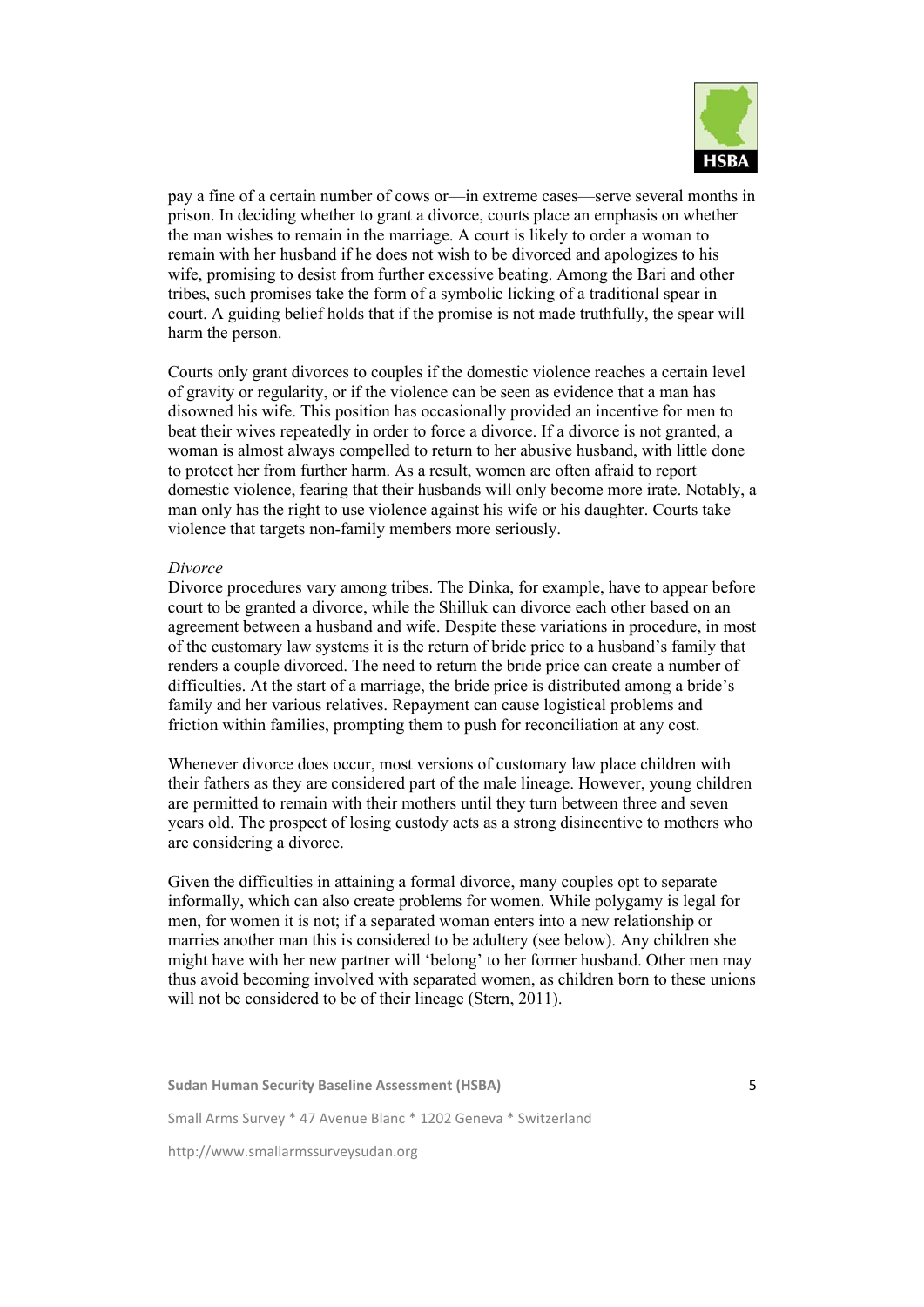

## *Adultery*

Adultery is a criminal offence in South Sudan and is taken very seriously. The Penal Code Act makes it a crime in statutory law, punishable by a prison term of up to two years and/or a fine. It is also forbidden in customary law. Among the Dinka and some other tribes a man who has slept with or impregnated a woman who is not his wife may have to pay a fine to her husband or, if she is unmarried, her parents.

Adultery by women is treated more harshly. An accused woman may be held in prison for 24 hours while an investigation is carried out and may be sentenced to several months of incarceration if she is found to be guilty. Like men, women are often given the option of paying a fine instead of serving time in prison. Yet given that most women do not have incomes of their own and because their money and possessions belong to their 'aggrieved' husbands, they are more likely to spend time in prison.

## *Ownership of property and inheritance laws*

Women's capacity to own property is among the main factors affecting their security. In a severely underdeveloped country such as South Sudan, which has little in the way of social security and assistance, an abandoned woman who is left without a home or property may become completely destitute. The Interim Constitution expressly states that women have the right to own property and to share in the estates of their deceased husbands. Customary law differs on this point, however, focusing instead on ensuring that property remains within families. Although property is owned by a family, it is held by the man, as the head of the household—an arrangement that is often confused with that of 'ownership'. According to the customary laws of many tribes, women cannot own property in their own capacity, nor may they keep their own income.

On leaving a family through divorce, a woman forfeits all of her belongings, which continue to be owned by the husband's family. The threat of being left with nothing can thus serve as an enormous disincentive to divorce. Property also becomes an issue after the death of a spouse. According to most versions of customary law, death does not terminate a marriage. A widow is therefore still considered married to her deceased husband. The deceased's property remains within his family, dispersed among his male relatives. Widows thus find themselves dependant on their deceased husbands' families for support. It is not uncommon for them to be evicted from their homes and left with nothing. This became a serious problem during the war, when a large number of men were killed, leaving widows behind them. One of the ways in which South Sudanese society dealt with this problem was with the practice of 'wife inheritance', in which a wife was 'inherited' or remarried to the deceased's closest male relative. This practice, which dates from well before the outbreak of civil war, had its origins as a means to guarantee support for widows.

**Sudan Human Security Baseline Assessment (HSBA)** Small Arms Survey \* 47 Avenue Blanc \* 1202 Geneva \* Switzerland http://www.smallarmssurveysudan.org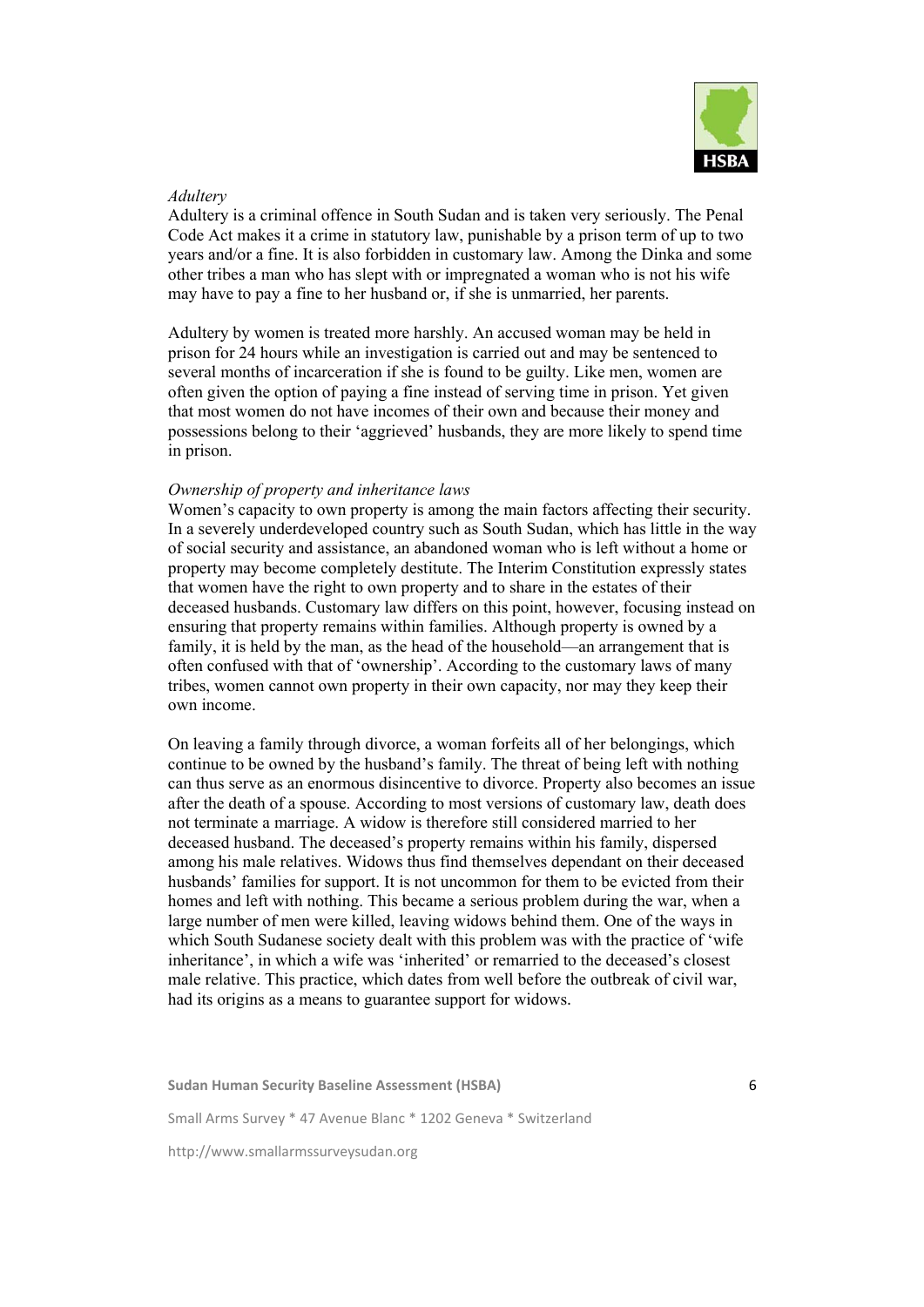

# *Sexual violence*

While the law in South Sudan prohibits sexual violence, most sexual violence cases do not make it to the courts. Women are often made to marry their rapists, an option preferred by some as it prevents men from going to jail and avoids the stigma attached to women who are known to have been raped.

If a sexual violence case is taken to court, the chances of conviction are low, largely due to factors including the poor investigative capacity of the police, the evidentiary challenges associated with sexual violence, and court biases. Officially, customary courts are not supposed to hear serious criminal matters such as rape; they are expected to refer these cases on to the statutory court system. In practice, however, customary courts frequently do try rape cases. If perpetrators are convicted, punishments are often mild. A rapist might be sentenced to a short prison term sometimes around three months—or might be forced to pay compensation to a woman's family if she is unmarried or to her husband if she is married. To a great extent, those who rape get away with the crime, perpetuating a perception that men can rape with impunity.

Notably, section 247 of the Penal Code Act specifically excludes coerced marital sex from the definition of rape, regardless of the level of violence that accompanies it. However while coerced marital sex is thus not against the law, the violence accompanying the act may constitute a different crime.

#### *Tensions between customary law and human rights*

The Interim Constitution states: 'All persons are equal before the law and are entitled to the equal protection of the law' (GoSS, 2005, s. 18). It adds that '[w]omen shall be accorded full and equal dignity of the person with men' (s. 20(1)). Yet the Interim Constitution also grants legal recognition to customary law. The potential conflict between these provisions is addressed in the constitution, which clearly states that authorities may apply customary law 'subject to this Constitution and the law' (s. 174(3)). Legally, this means that customary law is binding and applicable *to the extent*  that it does not conflict with the rights in the constitution. Rules of customary law that violate constitutional rights are therefore unconstitutional and—at least in theory may no longer be applied.

In determining how this problem should be addressed and what role customary law should play in the future, it is important to consider how the people of South Sudan perceive the law and its corresponding court system. At a political level, customary law has been continuously bolstered. Politicians have repeatedly emphasized that it will form an important basis for the nation's legal system. The Sudan People's Liberation Army's statutory reforms of 2003, in which the legal basis for the state was established, also accords it great legitimacy. The statutory courts, too, have affirmed customary law, with South Sudanese jurisprudence continuously incorporating customary practices in its rulings. Moreover, the vast majority of residents of South Sudan support it.

**Sudan Human Security Baseline Assessment (HSBA)**

Small Arms Survey \* 47 Avenue Blanc \* 1202 Geneva \* Switzerland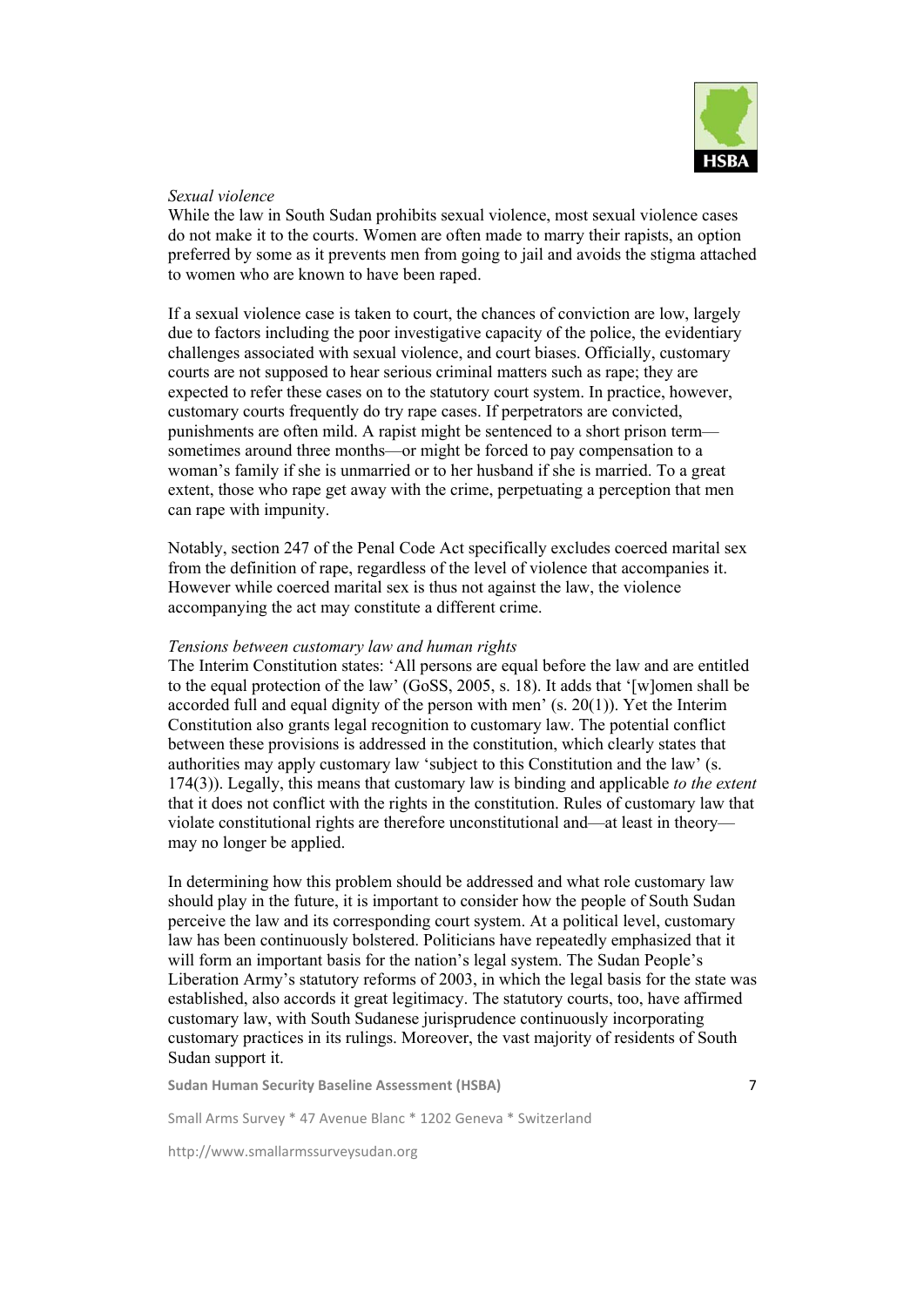

A 2008 study, conducted in four regions of what is today South Sudan, concludes that people largely trust the customary courts, preferring them to statutory alternatives (UNFPA and DPK, 2008). Interviewees explained that it was significant to them that these courts applied their own laws and upheld the customs and traditions that they felt were important. They described customary courts as able to negotiate more acceptable and appropriate outcomes. They also said that they valued their familiarity with customary laws and procedures and appreciated the speed and simplicity with which matters were heard and settled. Interviewees emphasized the many barriers to using the statutory court system, including complicated procedures, the significant expenses involved, and the need to hire lawyers.

In the same study 51 of 59 interviewed women who had had cases of gender-based violence heard by customary courts reported that the punishments given in their cases were fair, while 61 of 64 expressed faith in the customary courts to provide justice. These results may be surprising since rulings in many of their cases were strongly biased against them (UNFPA and DPK, 2008). Clearly, many South Sudanese men and women strongly believe in the principles that customary law promotes including the respective roles of men and women in families and communities.

Focus groups carried out within a recent study from the Small Arms Survey (Small Arms Survey, 2010) found that, 'despite their continued presence, traditional authorities have been severely weakened by the civil war, the proliferation of small arms in civilian hands, the breakdown of traditional community relations, and the transition from traditional to modern state authority.' The study also notes that some chiefs in power today may not have the same level of authority as in the past, and their legitimacy may be questioned.

Ongoing efforts by the government and the aid community to eliminate discriminatory facets of customary law are supported by human rights advocates, but many South Sudanese are opposed to this development. They caution that such a process will lead to an impure version of customary law and bring about unintended consequences. They emphasize the social value of old traditions, warning that legal changes should occur in a way that 'does not threaten to destabilize a society already under pressure from a myriad of external and internal sources' (Akechak Jok, Leitch, and Vandewint, 2004). Although most people accept that some change to customary law is inevitable, many caution that this change must come from within South Sudanese society and occur at a pace to which the society can adjust.

In order for the statutory courts, customary courts, and parliament to undertake the process of excising and amending the unconstitutional parts of customary law, the justice sector will require people who are knowledgeable about both bodies of law. That capacity is currently lacking at all levels. A key challenge will involve persuading chiefs to develop customary law in conformity with the constitution. During the past few years, a small number of chiefs have received training and have

**Sudan Human Security Baseline Assessment (HSBA)**

Small Arms Survey \* 47 Avenue Blanc \* 1202 Geneva \* Switzerland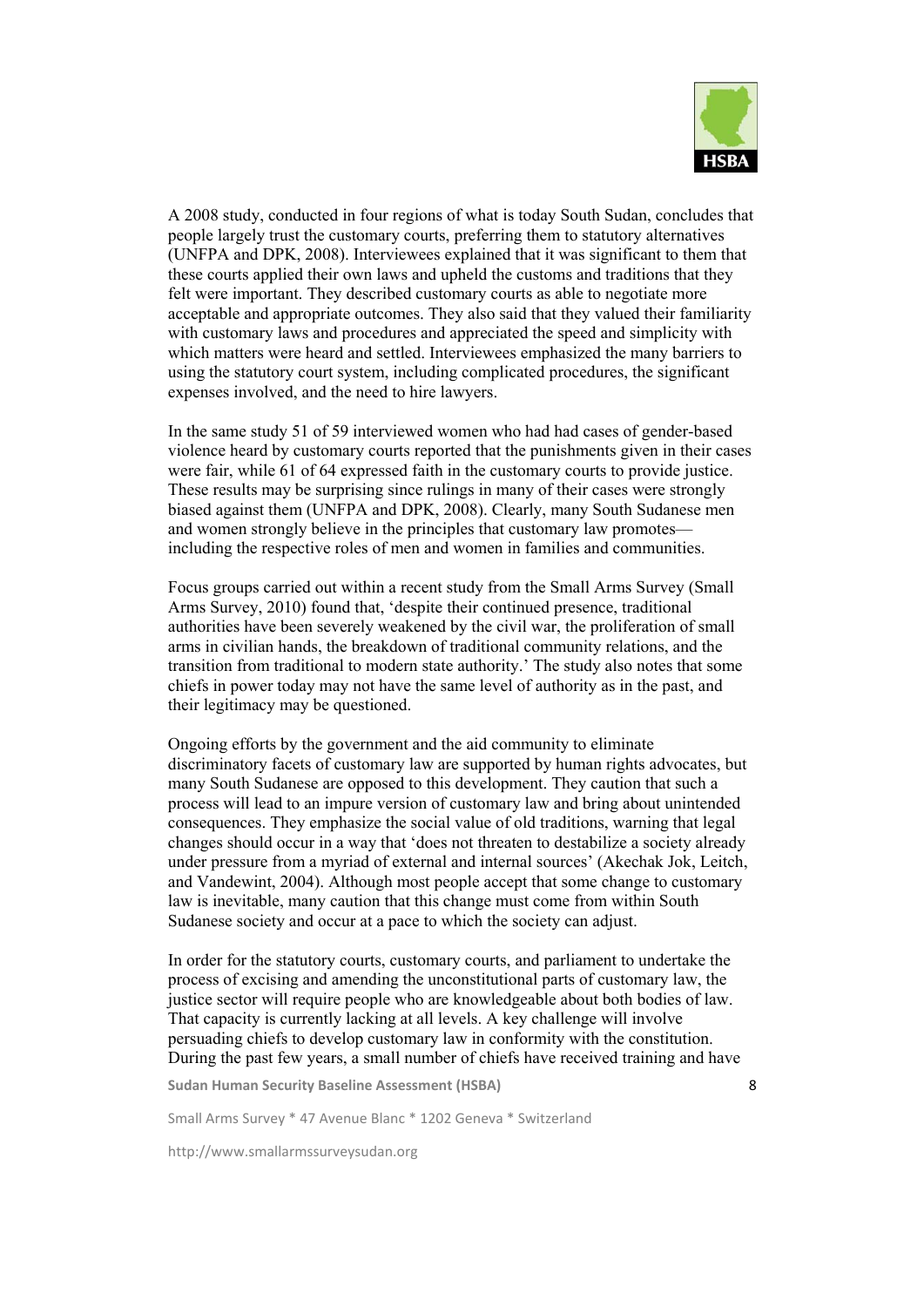

thus become somewhat knowledgeable about the Bill of Rights. Studies conducted after the training sessions concluded that some were open to discussions about women's rights and that their judgements had become more respectful of those rights, for example by increasing punishments for gender-based violence and more frequently granting divorces in response to domestic abuse (UNFPA and DPK, 2008). Where chiefs are not willing to adapt their views in the context of conflicts between the bodies of law, appeals will inevitably be made to the higher courts. As the judiciary grows in size and capacity, the influence of statutory law will probably begin to increase and the trickle-down effects will become apparent.

Attempts to codify customary law are also under way. A Customary Law Development Centre, which is currently being formed by South Sudan's government, will research and codify the laws. At the same time, the centre will analyse customary law for violations of the constitution and refer areas identified as requiring legal reform to the appropriate bodies. These codification efforts are not without controversy. Opponents caution that customary law is supposed to reflect contemporary practices and beliefs, which change over time. They fear that codification may remove the law's flexibility to respond to change.

Additional initiatives have begun to address this problem, driven by both the government and international donors, despite warnings that such a process must be run and driven internally. Initiatives have included training for chiefs and judges, the creation of 'chiefs forums', the facilitation of linkages between chiefs and judges, and capacity building of the statutory courts. There is a pressing need for further work in these areas. More regular, more formalized, and more in-depth training is needed to teach chiefs about human rights and how to handle gender-based violence cases. Village headmen, often the first port of call in people's cases, also need to be trained. The 'chiefs forums' should be expanded and linked to law reform processes; in that way, chiefs will be informed if legislation or a court outlaws specific traditional practices. It is also crucial that a case review and appeals process be created to prevent violations.

Finally, after significant delay, a National Constitutional Review Commission has been formed and is about to embark on the process of drafting a final constitution for South Sudan. This provides an opportunity to create a constitution that stands firmly for women's rights and clearly demarcates the ways in which practices that violate these rights should be addressed.

#### **Conclusion**

The creation of the new state and its budding legal system provides South Sudan with a unique opportunity to reform social practices and to align them with the fundamental guarantees of human rights and equality. To date, this goal remains a distant hope as patriarchal laws continue to be applied, harming women, threatening their security, and relegating them to inferior positions in their homes and communities. Critical change is needed in this area. In developing its legal system,

**Sudan Human Security Baseline Assessment (HSBA)**

Small Arms Survey \* 47 Avenue Blanc \* 1202 Geneva \* Switzerland